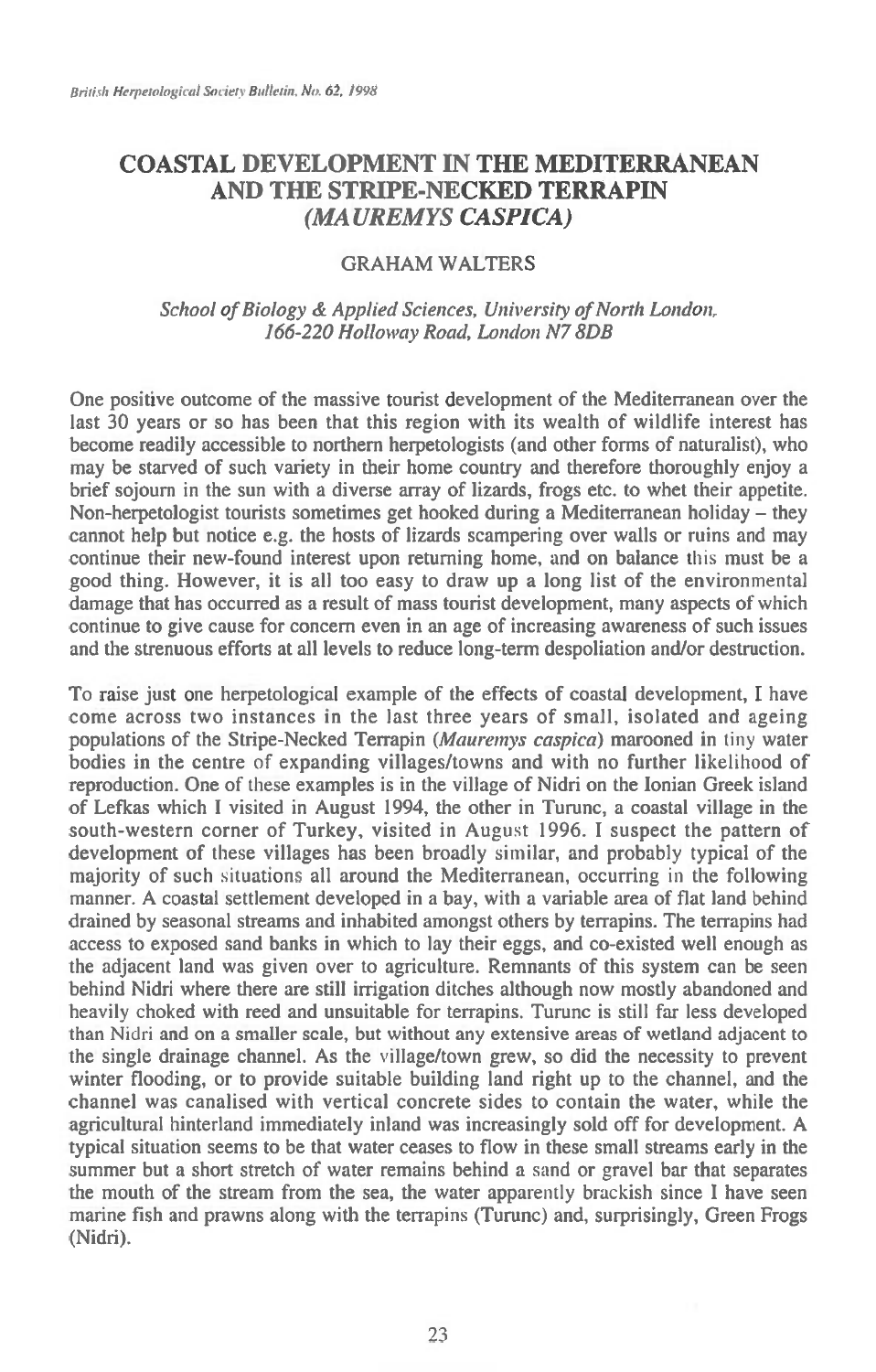The sketch map in figure 1 shows the situation in Nidri, with a remnant pool in a dip in the stream channel bed as it leads under the main road in the centre of the town. In this pool could be seen two very large female and one large male *Maaremys* only (August, 1994). They often attracted the attention of passing tourists who thronged the bridge during the evening, and it seemed to me that they were highly vulnerable to undesirable attention although I only ever witnessed healthy interest on the part of anyone who had noticed them. Plate 1 shows the seaward end of the channel, in which I did not see any terrapins, although Green Frogs were plentiful in the rank vegetation just upstream from the brackish pool as well as in the pool itself, and Grass Snakes (Natrix natrix) occurred. However, now that the stream sides are canalised the terrapins probably have no access to suitable egg laying sites and as far as I could tell the population no longer reproduces. The size of the three adults suggested they were of some age and it is possible that no reproduction has occurred for several years, a population indeed on the point of collapse.



Plate 1. The channel at Nidri, looking upstream from the saltwater pool at the seaward end. The base of the channel is concrete-lined, covered in places with well-vegetated coarse gravels presumably deposited by winter flow. Green Frogs and Grass Snakes could be found here, but no terrapins.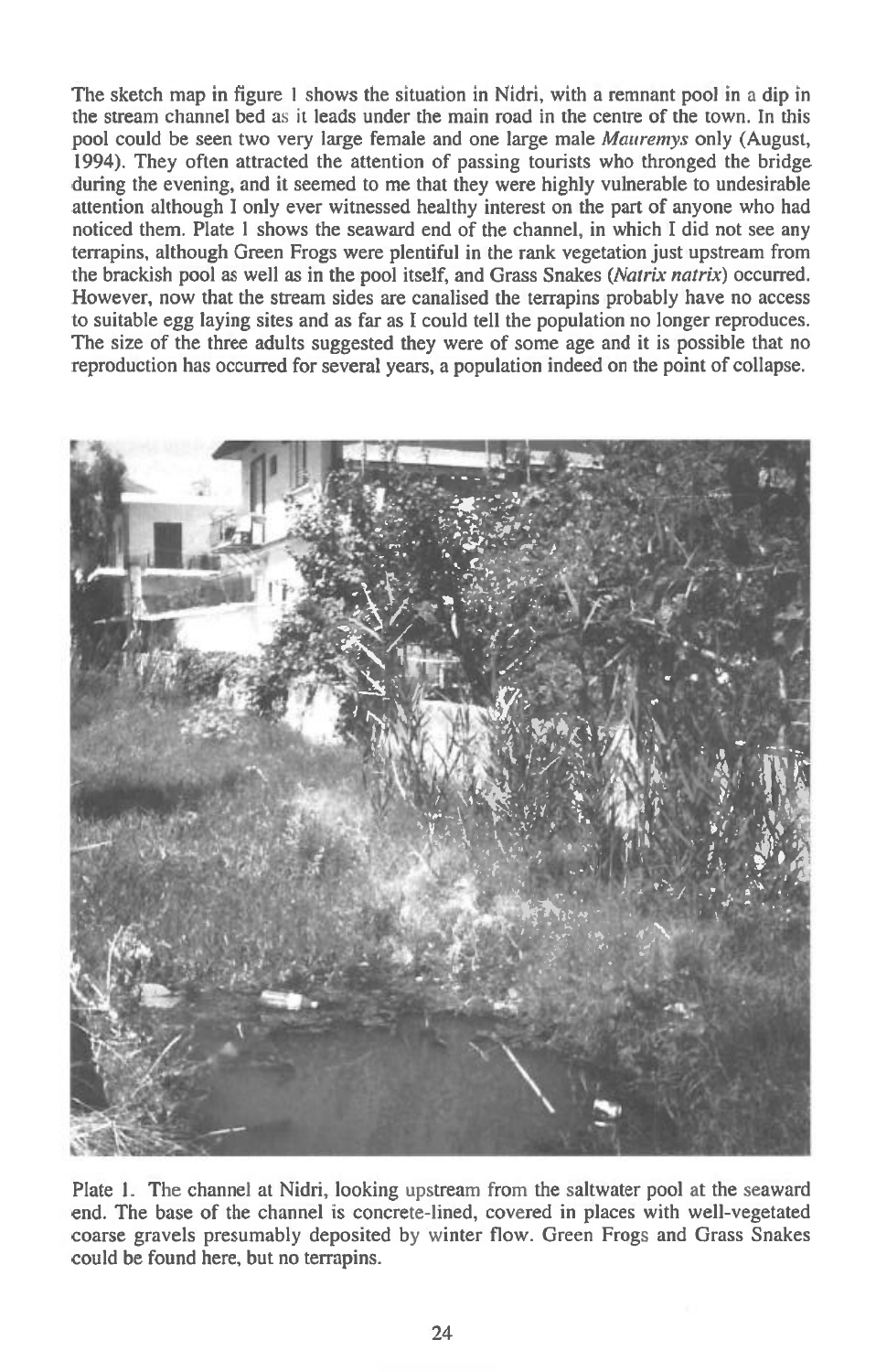

Figure 1. Sketch map of drainage channel through Nidri (Lefkas, Greece) Figure 2. Sketch map of drainage channel through Turunc (Mirmaris, Turkey)